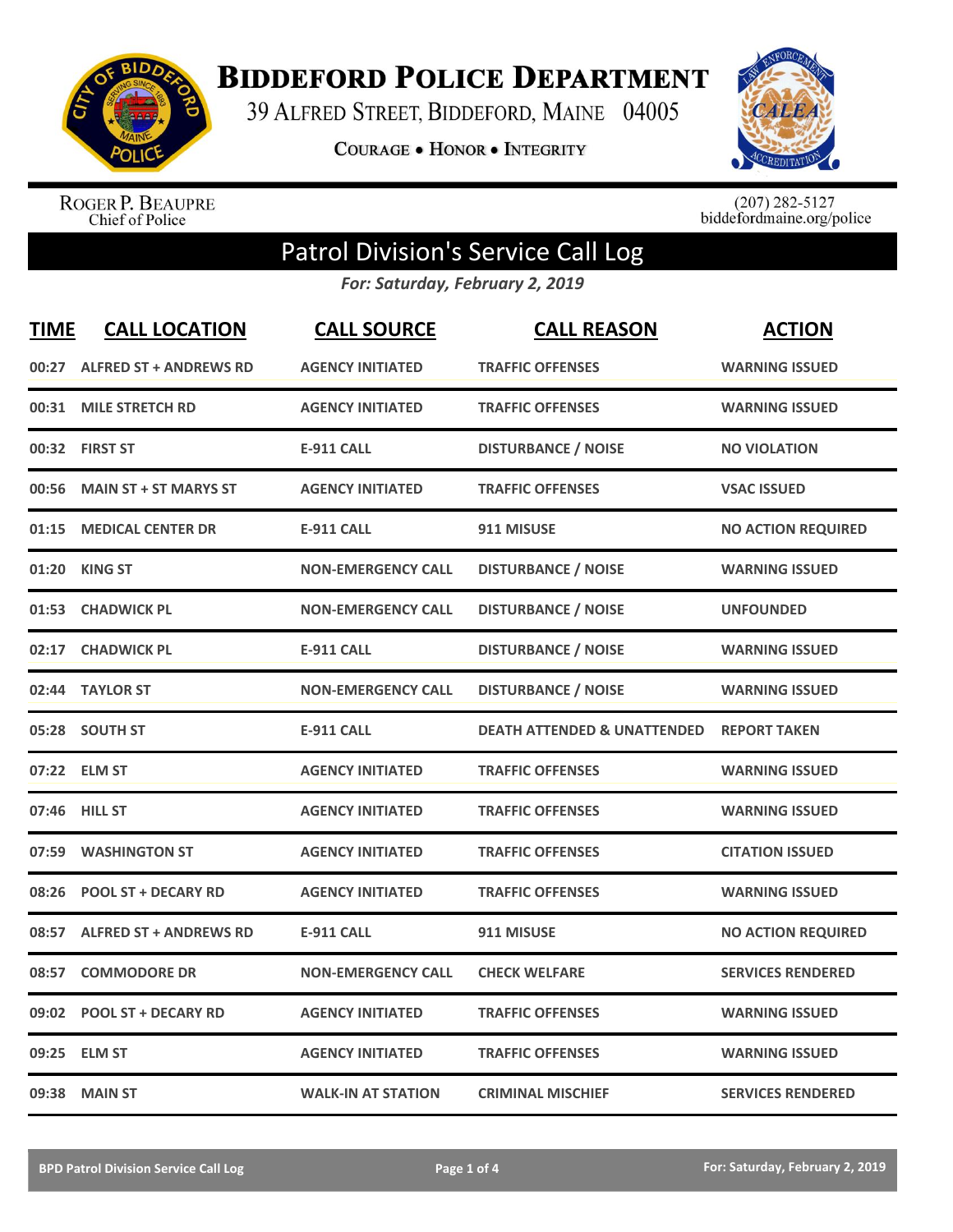| <b>TIME</b> | <b>CALL LOCATION</b>            | <b>CALL SOURCE</b>        | <b>CALL REASON</b>            | <b>ACTION</b>                |
|-------------|---------------------------------|---------------------------|-------------------------------|------------------------------|
|             | 09:42 MAPLEWOOD AVE             | <b>E-911 CALL</b>         | 911 MISUSE                    | <b>UNFOUNDED</b>             |
|             | <b>10:17 PRECOURT ST</b>        | <b>AGENCY INITIATED</b>   | <b>TRAFFIC OFFENSES</b>       | <b>WARNING ISSUED</b>        |
|             | 10:27 ELM ST                    | <b>AGENCY INITIATED</b>   | <b>TRAFFIC OFFENSES</b>       | <b>WARNING ISSUED</b>        |
|             | 10:43 ELM ST                    | <b>AGENCY INITIATED</b>   | <b>TRAFFIC OFFENSES</b>       | <b>VSAC ISSUED</b>           |
|             | 11:00 MAY ST                    | <b>AGENCY INITIATED</b>   | <b>TRAFFIC OFFENSES</b>       | <b>WARNING ISSUED</b>        |
|             | 11:20 POOL ST                   | <b>E-911 CALL</b>         | <b>DISTURBANCE / NOISE</b>    | <b>UNFOUNDED</b>             |
|             | 11:21 ALFRED ST                 | <b>AGENCY INITIATED</b>   | <b>DISABLED VEHICLE</b>       | <b>SERVICES RENDERED</b>     |
|             | 11:23 ALFRED ST                 | <b>AGENCY INITIATED</b>   | <b>TRAFFIC OFFENSES</b>       | <b>WARNING ISSUED</b>        |
|             | 11:37 ALFRED ST                 | <b>AGENCY INITIATED</b>   | <b>TRAFFIC OFFENSES</b>       | <b>VSAC ISSUED</b>           |
|             | 11:54 PRECOURT ST               | <b>AGENCY INITIATED</b>   | <b>TRAFFIC OFFENSES</b>       | <b>VSAC ISSUED</b>           |
|             | 12:11 ELPHIS ST                 | <b>NON-EMERGENCY CALL</b> | <b>SUSPICION</b>              | <b>SERVICES RENDERED</b>     |
|             | 12:23 HILL ST                   | <b>AGENCY INITIATED</b>   | <b>TRAFFIC OFFENSES</b>       | <b>VSAC ISSUED</b>           |
|             | 12:26 ALFRED ST                 | <b>WALK-IN AT STATION</b> | <b>COURT ORDERED CHECK IN</b> | <b>SERVICES RENDERED</b>     |
|             | 12:32 ALFRED ST                 | <b>WALK-IN AT STATION</b> | <b>COURT ORDERED CHECK IN</b> | <b>SERVICES RENDERED</b>     |
|             | 12:36 MASON ST                  | <b>WALK-IN AT STATION</b> | <b>THEFT</b>                  | <b>REPORT TAKEN</b>          |
|             | 13:31 ACORN ST                  | <b>AGENCY INITIATED</b>   | <b>PAPERWORK</b>              | <b>PAPERWORK NOT SERVED</b>  |
|             | 13:42 POOL ST + ROCKY WAY       | E-911 CALL                | 911 MISUSE                    | <b>REFERRED OTHER AGENCY</b> |
|             | 13:44 POOL ST                   | <b>AGENCY INITIATED</b>   | <b>TRAFFIC OFFENSES</b>       | <b>VSAC ISSUED</b>           |
|             | 13:55 DECARY RD                 | <b>AGENCY INITIATED</b>   | <b>PAPERWORK</b>              | <b>PAPERWORK NOT SERVED</b>  |
|             | 14:04 POOL ST                   | <b>AGENCY INITIATED</b>   | <b>TRAFFIC OFFENSES</b>       | <b>WARNING ISSUED</b>        |
|             | 14:13 POOL ST                   | <b>AGENCY INITIATED</b>   | <b>TRAFFIC OFFENSES</b>       | <b>WARNING ISSUED</b>        |
|             | 14:43 QUIMBY ST                 | E-911 CALL                | <b>HARASSMENT</b>             | <b>SERVICES RENDERED</b>     |
|             | 15:04 POOL ST + PHILLIPS LN     | <b>AGENCY INITIATED</b>   | <b>TRAFFIC OFFENSES</b>       | <b>WARNING ISSUED</b>        |
|             | 15:07 CATHEDRAL OAKS DR         | <b>AGENCY INITIATED</b>   | <b>ANIMAL COMPLAINT</b>       | <b>SERVICES RENDERED</b>     |
|             | 15:26 WELLSPRING RD + ALFRED ST | <b>AGENCY INITIATED</b>   | <b>TRAFFIC OFFENSES</b>       | <b>WARNING ISSUED</b>        |
|             | 15:44 MAIN ST + LACONIA ST      | <b>AGENCY INITIATED</b>   | <b>TRAFFIC OFFENSES</b>       | <b>WARNING ISSUED</b>        |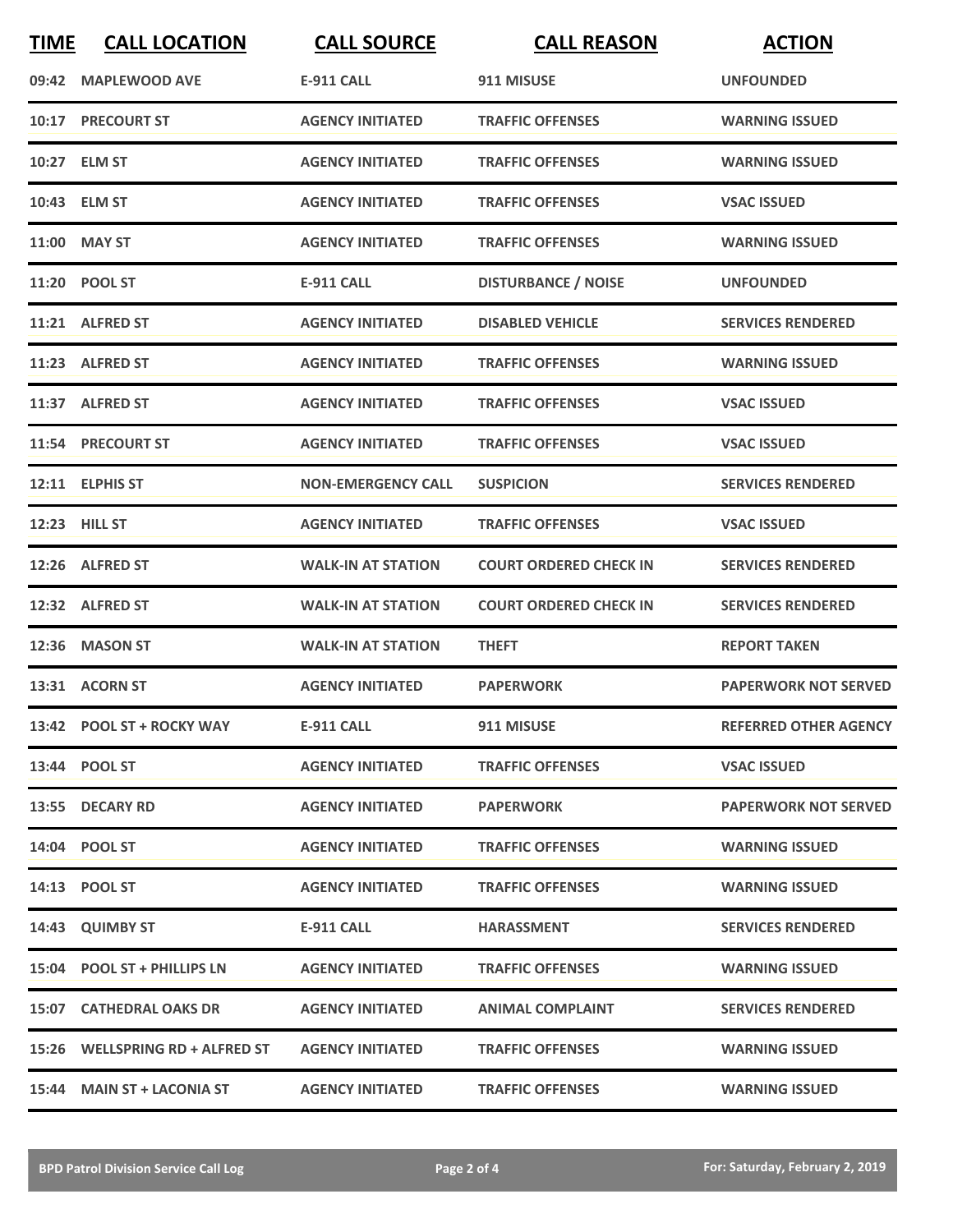| <b>TIME</b> | <b>CALL LOCATION</b>                                | <b>CALL SOURCE</b>        | <b>CALL REASON</b>            | <b>ACTION</b>                |
|-------------|-----------------------------------------------------|---------------------------|-------------------------------|------------------------------|
|             | 15:51 WEST ST + TWISTED OAKS LN                     | <b>AGENCY INITIATED</b>   | <b>TRAFFIC OFFENSES</b>       | <b>WARNING ISSUED</b>        |
|             | 16:15 ALFRED ST                                     | <b>WALK-IN AT STATION</b> | <b>COURT ORDERED CHECK IN</b> | <b>SERVICES RENDERED</b>     |
|             | 16:28 ALFRED ST                                     | <b>AGENCY INITIATED</b>   | <b>TRAFFIC OFFENSES</b>       | <b>DEFECT CARD ISSUED</b>    |
|             | 16:37 ALFRED ST                                     | <b>WALK-IN AT STATION</b> | <b>HARASSMENT</b>             | <b>SERVICES RENDERED</b>     |
|             | 16:43 MAY ST + AMHERST ST                           | <b>AGENCY INITIATED</b>   | <b>TRAFFIC OFFENSES</b>       | <b>VSAC ISSUED</b>           |
| 17:19       | <b>WASHINGTON ST</b>                                | <b>AGENCY INITIATED</b>   | <b>PARKING COMPLAINT</b>      | <b>VEHICLE TOWED</b>         |
|             | 17:40 GRAHAM ST + UNION ST                          | <b>AGENCY INITIATED</b>   | <b>TRAFFIC OFFENSES</b>       | <b>WARNING ISSUED</b>        |
|             | 17:54 ALFRED ST                                     | <b>AGENCY INITIATED</b>   | <b>TRAFFIC OFFENSES</b>       | <b>VSAC ISSUED</b>           |
|             | 18:28 ALFRED ST                                     | <b>AGENCY INITIATED</b>   | <b>CRIMINAL MISCHIEF</b>      | <b>SERVICES RENDERED</b>     |
|             | 18:46 BROOK ST                                      | <b>E-911 CALL</b>         | <b>JUVENILE OFFENSES</b>      | <b>REPORT TAKEN</b>          |
|             | 19:07 ELM ST                                        | <b>NON-EMERGENCY CALL</b> | <b>PAPERWORK</b>              | <b>PAPERWORK SERVED</b>      |
|             | 19:08 FRANKLIN ST                                   | <b>AGENCY INITIATED</b>   | <b>PARKING COMPLAINT</b>      | <b>VEHICLE TOWED</b>         |
|             | 19:22 ALFRED ST                                     | <b>E-911 CALL</b>         | 911 MISUSE                    | <b>SERVICES RENDERED</b>     |
|             | 19:26 SOUTH ST + VILLAGE LN                         | <b>AGENCY INITIATED</b>   | <b>DISABLED VEHICLE</b>       | <b>SERVICES RENDERED</b>     |
|             | 20:01 ALFRED ST + BIDDEFORD GATE                    | <b>AGENCY INITIATED</b>   | <b>TRAFFIC OFFENSES</b>       | <b>WARNING ISSUED</b>        |
|             | 20:04 MAY ST + SOUTH ST                             | <b>AGENCY INITIATED</b>   | <b>TRAFFIC OFFENSES</b>       | <b>WARNING ISSUED</b>        |
|             | 20:17 ALFRED ST + MAINE TPKE                        | <b>NON-EMERGENCY CALL</b> | <b>DISABLED VEHICLE</b>       | <b>SERVICES RENDERED</b>     |
|             | 20:23 ALFRED ST                                     | <b>AGENCY INITIATED</b>   | <b>TRAFFIC OFFENSES</b>       | <b>WARNING ISSUED</b>        |
|             | 20:31 ALFRED ST + MAINE TPKE                        | <b>AGENCY INITIATED</b>   | <b>TRAFFIC OFFENSES</b>       | <b>WARNING ISSUED</b>        |
|             | 20:43 FOREST ST                                     | <b>NON-EMERGENCY CALL</b> | <b>CHECK WELFARE</b>          | <b>SERVICES RENDERED</b>     |
|             | 20:47 ALFRED ST + BOULDER WAY                       | <b>AGENCY INITIATED</b>   | <b>TRAFFIC OFFENSES</b>       | <b>WARNING ISSUED</b>        |
|             | 21:11 ALFRED ST + ANDREWS RD                        | <b>AGENCY INITIATED</b>   | <b>TRAFFIC OFFENSES</b>       | <b>WARNING ISSUED</b>        |
|             | 21:23 POOL ST + MEETINGHOUSE RD    AGENCY INITIATED |                           | <b>TRAFFIC OFFENSES</b>       | <b>WARNING ISSUED</b>        |
|             | 21:38 ELM ST                                        | <b>AGENCY INITIATED</b>   | <b>TRAFFIC OFFENSES</b>       | <b>WARNING ISSUED</b>        |
|             | 21:47 HIGH ST                                       | <b>NON-EMERGENCY CALL</b> | <b>PARKING COMPLAINT</b>      | <b>PARKING TICKET ISSUED</b> |
|             | 21:57 ALFRED ST                                     | <b>AGENCY INITIATED</b>   | <b>TRAFFIC OFFENSES</b>       | <b>WARNING ISSUED</b>        |